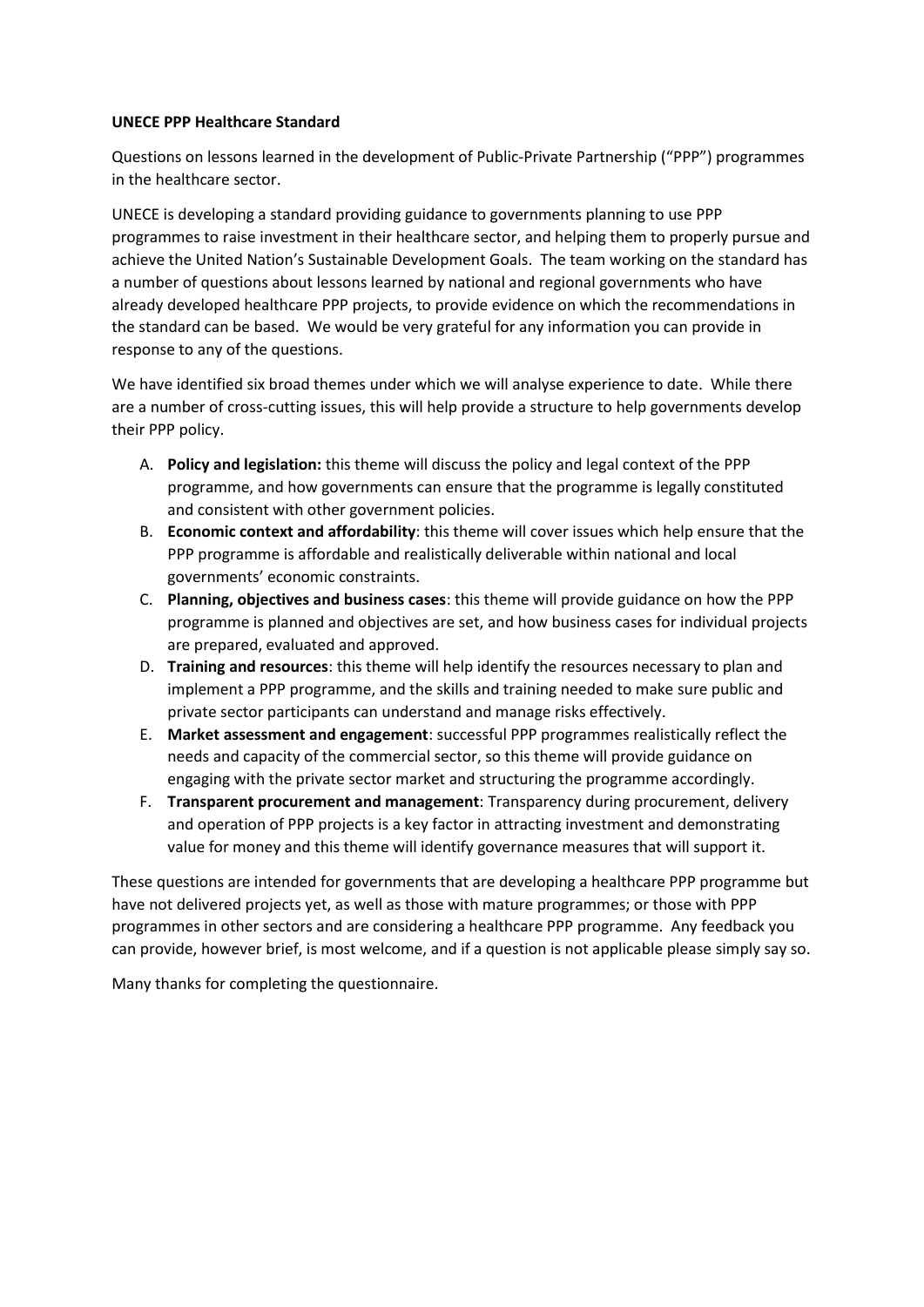## **A Policy and Legislation**

- 1. Do you have a healthcare policy or formal government commitment to procure healthcare facilities or services through long term private sector contracts, under which risk is transferred to the private sector? Please describe the programme(s). If you have not, do you intend to do so and what are the obstacles to implementation?
- 2. What specific PPP legislation has your government enacted (or does it plan to enact) to enable PPP projects in general and healthcare PPP projects in particular, and what lessons would you commend to governments planning to enact similar legislation? What challenges or conflicts in legislation did you encounter in developing PPP legislation and policy and how were they overcome. If you implemented pilot projects, what lessons did they yield?
- 3. Please explain the role PPP plays in the healthcare sector in your country, and the rationale for determining that role – for example do projects only focus on the provision of infrastructure and facilities, or do they also include medical equipment, clinical services or the establishment of a health insurance system?
- 4. In a PPP context, please describe any gaps or overlaps between your government's fiscal and healthcare policy, and how you have resolved any conflicts. What shortcomings have you identified in relation to policy and legislation around your healthcare PPP programme, and what changes were made to the programme in light of experience on the first projects?
- 5. Have you developed PPP guidance and standard documentation for PPP projects? Were these in place for early projects, and what lessons did you learn about their introduction? How might these now be improved?
- 6. What are the major criticisms and plaudits for your healthcare PPP programme? What formal objections to the policy and legislation have been raised, and by what groups of people; and how were those issues addressed? In light of your experience, what would you change?
- 7. How well was the PPP programme supported by politicians and civil servants, and what measures did they take to champion it? Was it supported across the political spectrum, and what measures helped prevent party politics from disrupting the programme?
- 8. How did you ensure that PPP policy and legislation was developed in a way which protected the public sector and was in the public interest? Did you have a dedicated PPP unit and, if so how well did it work alongside your Finance/Treasury and Health departments?
- 9. Did your PPP programme change access to healthcare and/or healthcare policy in your country, and what results have you observed? How well did its outcomes match those planned, and why?
- 10. What advice did you procure in the development of legislation and policies to support your PPP programme, and with hindsight could more critical and challenging advice have helped you in progressing early projects more efficiently? Was there any tendency to leave difficult issues until later in the process, and how could your programme have been improved by structuring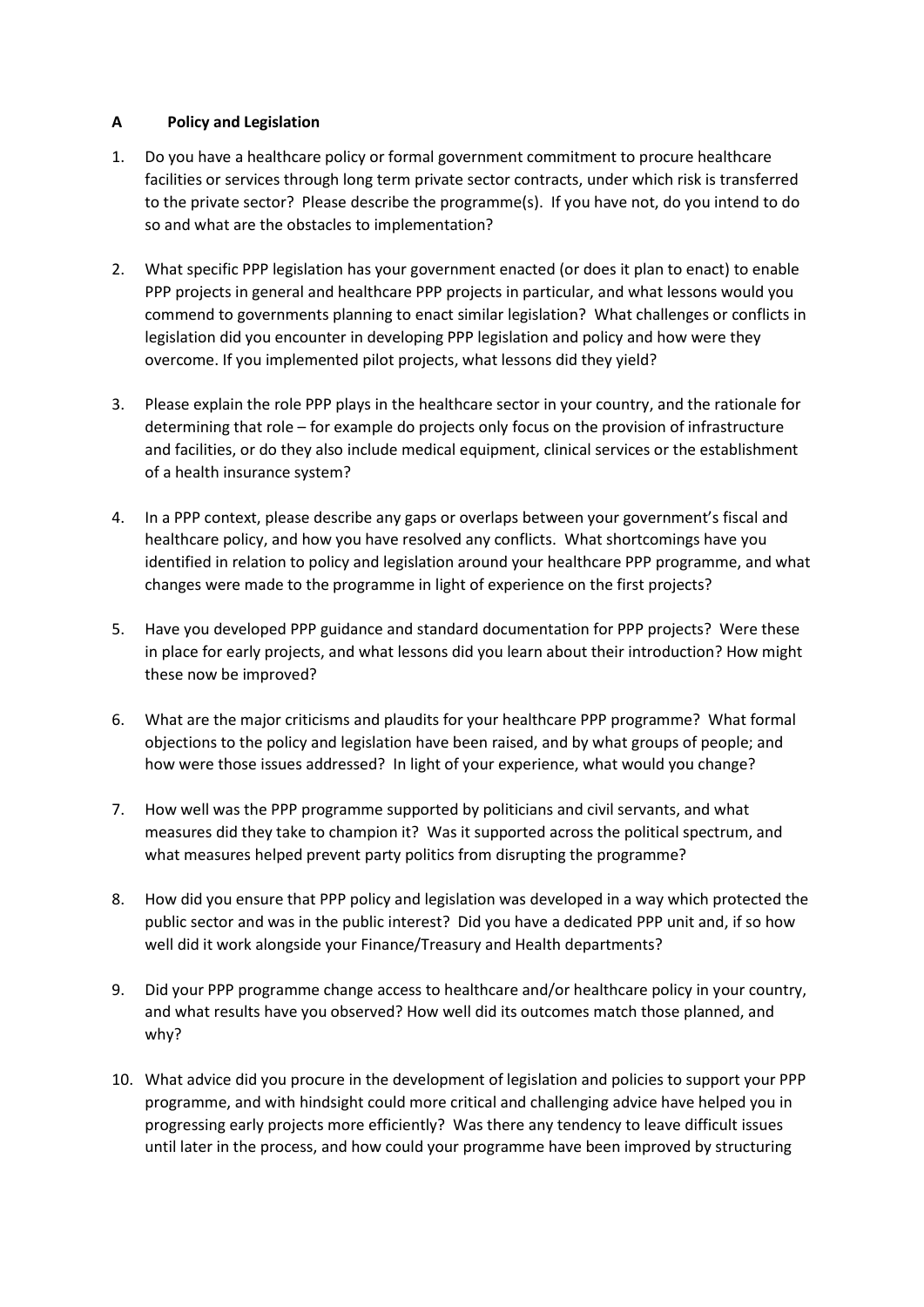legal and policy advice differently?

11. What thought was given to the identity of the state entity / counterparty entering into the PPP contract before contracts were tendered, and to what extent was the need for a government covenant or equivalent understood and accepted at the planning stage? What evidence informed your decision to take this approach?

# **B Economic Context & affordability**

- 1. What were the main factors in considering PPP against alternative procurement options such as 'traditional' public sector funded capital procurement, real estate transactions and leasing; and how did you ensure they were compared objectively?
- 2. Did you consider other ways of delivering long term healthcare policy outcomes, and how did you compare them with the use of PPP? What issues arose in doing so, and how did you compare the use of PPP with alternatives such as privatisation or greater public investment?
- 3. What were the economic drivers of your government's healthcare PPP programme? What evidence informed the development of the programme, and how did you use it? Does your programme differentiate between urban and rural needs, and how?
- 4. How was the scope of your government's PPP programme defined and integrated with budgetary and fiscal policies and priorities, both outside and within the healthcare sector? What issues were raised in doing so and how did you resolve them?
- 5. What methodology was used for identifying and prioritising projects, and ensuring they were affordable and represented value for money? What lessons were learned in doing so, and what would you recommend to governments initiating similar programmes?
- 6. What sources of capital finance were available for your PPP programme, and what were the advantages and disadvantages of each? How did you assess their relative impact on public finances, public accounting policy and value for money?What is the basis on which the public sector or citizens pay for PPP projects? How did you assess the affordability of projects to the payers, and how closely have outcomes reflected your assessment? How do these arrangements guarantee equality between rich and poor, and do they guarantee a minimum turnover to the private operator?
- 7. How did the pricing of PPP projects and private sector risk appetite change as the PPP programme became established? Could you have improved value for money by pre-empting these changes, and how did you ensure pricing was realistic and deliverable?
- 8. What guarantees does the state provide in respect of PPP concessions, and how did you gain assurance that they represent good value for money? How do you give investors assurance that payments will be made in a timely way, and what are their rights in the event of default?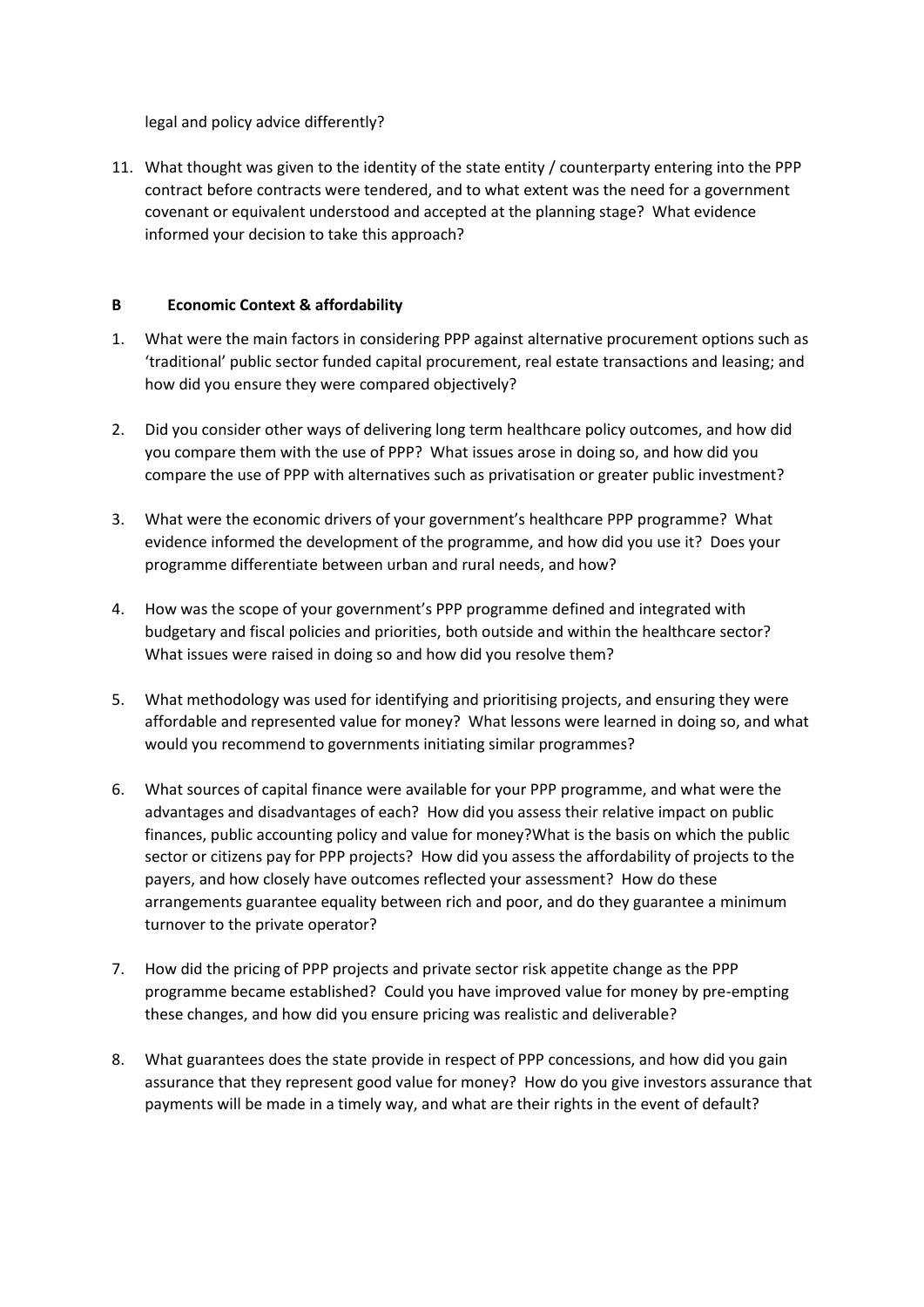- 9. In the event of termination of a PPP contract, what are the respective rights of the parties, and how did you gain assurance that those arrangements represent good value for money?
- 10. How have you ensured consistency while delivering the best value for money when negotiating commercial issues such as exclusivity, dispute resolution, change management, Force Majeure, events of default, revenue sharing, asset transfer, operational governance, performance auditing, tariff setting, compensation on termination, refinancing and equity sales?

# **C Planning, Objectives & Business Cases**

- 1. Do you have a methodology for assessing the current and future supply and demand for healthcare services? What sources of information inform your assessment of national/local health trends, population risk factors and demography-related medical care? Who provides you with insights into medical care (government officials, consultants, clinicians etc.) and what form do they take? Which other stakeholder groups should take part in the healthcare PPP planning process?
- 2. What operational and social problems did your healthcare PPP programme aim to address? In developing the programme, how did you ensure PPP projects were integrated within an existing (public/completely private) healthcare infrastructure in the same locality, and how did you ensure it did not create inequality?
- 3. If this information was insufficient or out of date, how have you addressed that and what assumptions played a key role in your decision?
- 4. What form does the 'business case' for a PPP project take? How are they prepared, and what methodology do you use to compare the relative value for money represented by PPP against alternative procurement routes, and establish Key Performance Indicators and output specifications?
- 5. How do you plan, prioritise and assess the feasibility / business case for healthcare PPP projects, and what lessons would you give others? Can you give an example of best practice in the governance of planning, business case and approval processes?
- 6. What analysis of function, demand, environmental and social impact do project business cases include, and why? How closely did the result match your anticipated outcomes?
- 7. How do you ensure that business cases represent the best value for money when compared to other options considered, and what lessons have been learnt where that seemed not to be the case? How do you assess the value and costs associated with the transfer of risks?
- 8. What is the basis for your evaluation of tenders for PPP projects, and how are they compared to the business case prepared before procurement began? What performance indicators do you use to measure success, and how closely have outcomes matched your intentions?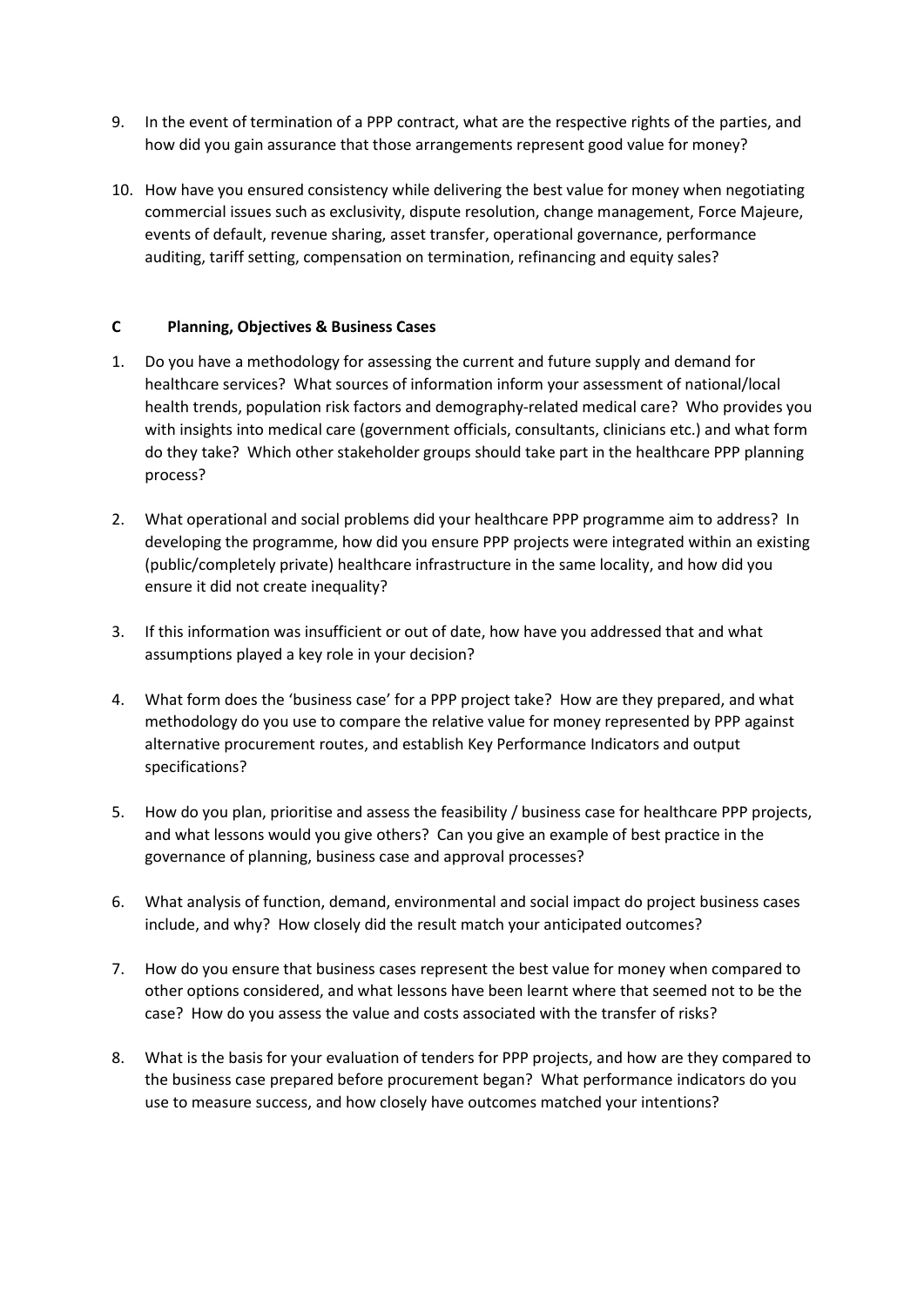- 9. How detailed are your specifications for your projects? Are they true 'output' specifications or more detailed requirements? Are standard technical specifications used and if so, which?
- 10. Is a standard 'template' or 'exemplar' design developed as a 'reference project' that represents the preferred option, and why? If so, is it given to bidders?
- 11. Is innovation considered to be a major source of value for your PPP projects? How do you promote and objectively assess innovation and can you provide examples?
- 12. Considering the long-term nature of the operating period of typical PPP projects, how do you assess the flexibility and adaptability of each PPP project, and the potential impact of changes in demography, the way services are delivered, technological developments and the cost of care?

#### **D Training and Resources**

- 1. What people or groups were involved in the development of your government's healthcare PPP programme and the procurement and implementation of individual projects, and what were their key skills? What training did they receive, and could the programme have been improved with different resources and training? How did you ensure you retained these staff?
- 2. What use was made of external advisors at each stage, and how might you make better use of them in future?
- 3. What issues have you encountered in finding suitably qualified people, and sufficient financial resources? What skills shortages are evident, and how have you overcome them?
- 4. How did the people who developed the programme and individual projects interact with policymakers, hospital managers, clinicians and local, state and national government? Could that process have been improved through the use of different resources and training, and how did you go about emphasising the importance of the public interest?
- 5. During the programme's procurement phase, what government and external resources and training was needed centrally to oversee, regulate and approve the projects; and on each project to develop business cases, manage procurement and negotiate contracts. What training do you provide and how could it be improved?
- 6. Following the award of each project, what resources and training were needed to manage construction and commissioning of the new facilities and how could they have been improved?
- 7. During the procurement and delivery of projects, what feedback did you receive from the private sector on the quantity and quality of public sector staff managing the programme?
- 8. Did you identify any obstacles to the development, approval and delivery of PPP projects that could have been overcome by more, less or different resources or training them differently? What were the obstacles and how were they overcome?
- 9. How did the project-specific teams interact with central/state/local government, and with clinicians and other stakeholders? How could that relationship have been made more effective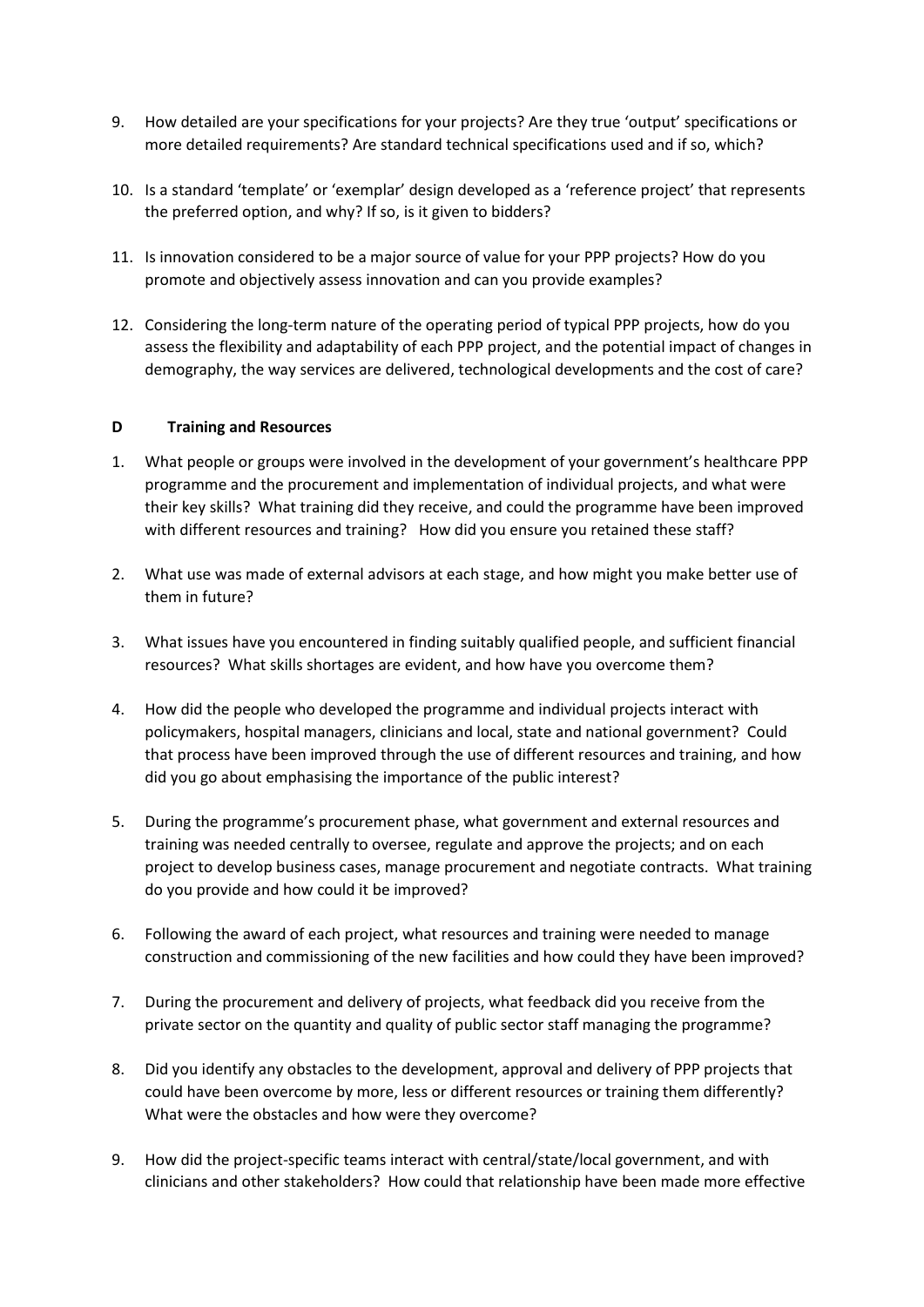through different resources and training?

- 10. Does your PPP programme feature the transfer of public sector staff to the private sector, and their retraining? What issues does that present, and how have you overcome them?
- 11. If your PPP programme features clinical services, what commitment is expected of the private sector in relation to the management and training of clinicians? How effectively have they fulfilled them?

## **E Market Assessment & Engagement**

- 1. How did the private sector contribute to the development of PPP policy and legislation, what issues did they raise and how were they overcome? If you were starting to develop healthcare PPP policy now, would you recommend that any aspects should be included or excluded?
- 2. How do you define the level of suitability of your business climate to PPP contract implementation for this sector, and how could it be improved? Do you have specific resources allocated to addressing this issue?
- 3. How did you assess local and international appetite for your government's PPP programme in the healthcare sector before launching it (and developing documentation / enacting legislation), amongst potential bidders and investors? Which international precedents were used, and why?
- 4. How did you assess local and international contractor / service provider capacity to deliver the necessary size and scope of services (e.g. long-term facilities management services, timely delivery of construction, long term managed equipment services and integration of construction and facilities management services)?
- 5. A number of issues can constrain successful engagement with the private sector (such as a high country risk; a perception that it undermines competition; a lack of public sector capacity; low private sector interest; difficulty in getting private sector participants to engage openly and honestly; biased or commercially motivated feedback; or mixed messages from private participants). What constraints did you encounter and how did you address them?
- 6. What tools (such as promotional meetings, investor days, formal technical and commercial dialogue) did you use before and after the launch of formal procurement to achieve maximum market engagement and encourage investors to commit to the programme and projects? Do you debrief and/or compensate losing bidders, and what is the extent and process of such debriefing and compensation.
- 7. When engaging with investors and providers during the development, execution and funding phases of the projects, what issues / potential challenges did investors raise (e.g. the country risk and public financial capacity, the scope of the project, the scope of services, risk allocation, financial structure and any other issues which could affect bankability and value for money)? How consistent was their feedback, and how were those issues addressed before and during the tender procedure?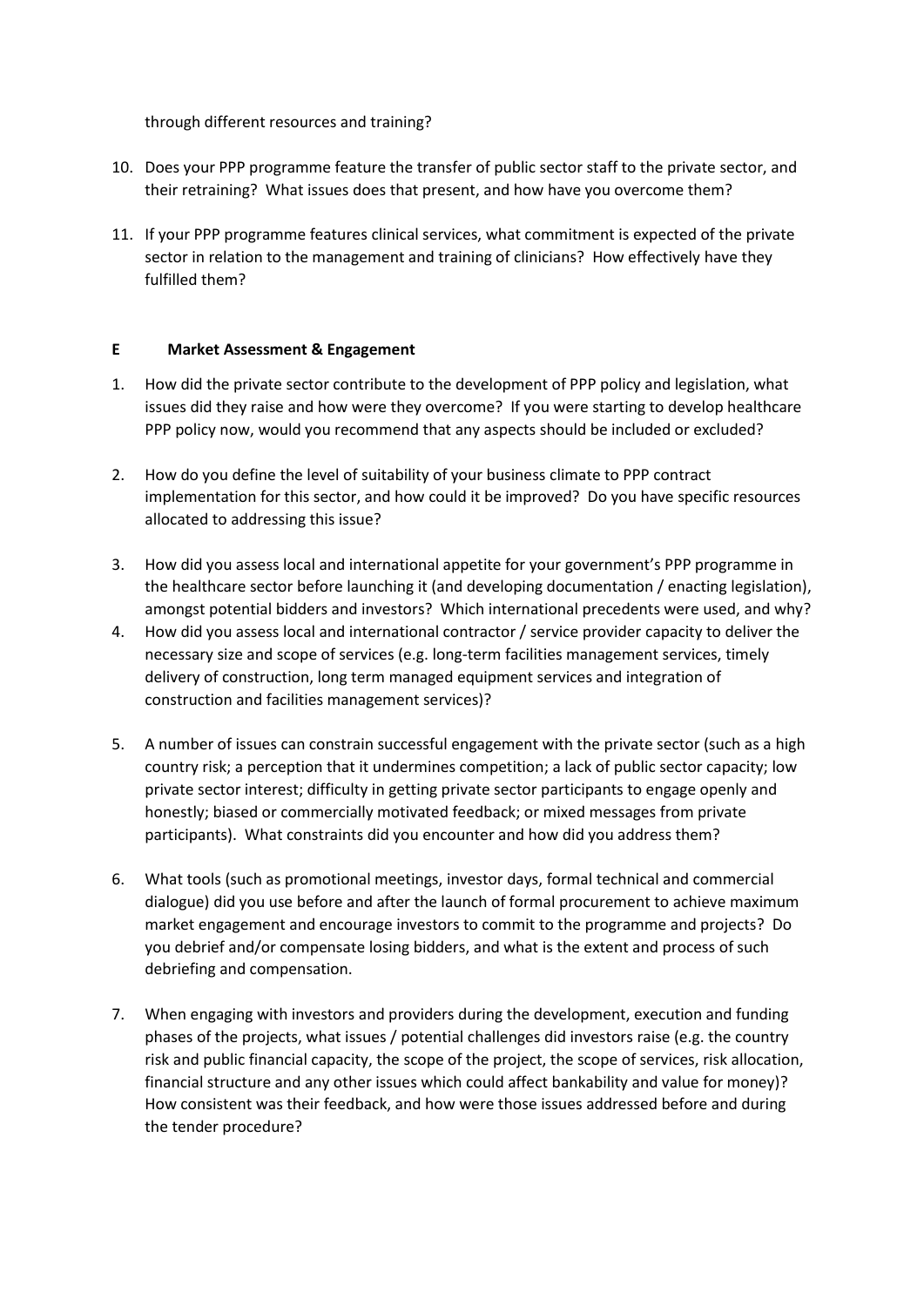- 8. In your experience, what could governments do better to encourage broader interest and engagement by potential investors and providers both before and during procurement? Do providers acknowledge the difference between private healthcare and private participation in supporting public healthcare?
- 9. Did your PPP programme give rise to a need to manage the pipeline of projects in order to sustain competitive demand for projects? How did you do so, and prioritise projects?
- 10. In your experience, what innovation could be introduced into the market assessment / engagement process to improve efficiency and achieve longer, more competitive tender and funder lists which deliver better value for money?

## **F Transparent Procurement & Management**

- 1. What are the major stages and associated timings for healthcare PPP procurement in your country, and what is the public sector's financial and operational roles in the projects at each stage?
- 2. Do you have a formal definition of corrupt practices and how do you identify and record these and address them in your procurement processes?
- 3. How do you ensure that the procurement process and criteria for eligibility and award of contracts is transparent? What challenges have you faced in ensuring transparency and what measures have you taken to overcome them?
- 4. What is the role of central PPP unit and international PPP bodies in the PPP procurement process (if any)? How do you think that international PPP bodies can facilitate transparent and efficient management of the procurement process?
- 5. What role has your government taken for health PPPs in the form of subsidies, Viability Gap Funding, annuities, minimum revenue guarantee etc? For PPP projects where investment is supported by government, how is accounting of expenditure presented?
- 6. How do you ensure that the business case for a PPP project is accurately reflected in the transaction documents? How are the transaction documents prepared and approved, and by whom, and to what extent are they standardised or tailored to project-specific needs?
- 7. How do you establish boundaries or base design principles for tender proposals to ensure bids are comparable, and how does this encourage private sector innovation? How do you manage and evaluate variations or unsolicited proposals offered by bidders?
- 8. Please describe the process that you use to finalise the project specific pre-qualification and evaluation criteria and evaluation methodology? Which transaction documents are made publicly available, and why? How do you ensure that evaluation criteria remain objective, and that terms do not change after a preferred bidder is identified?